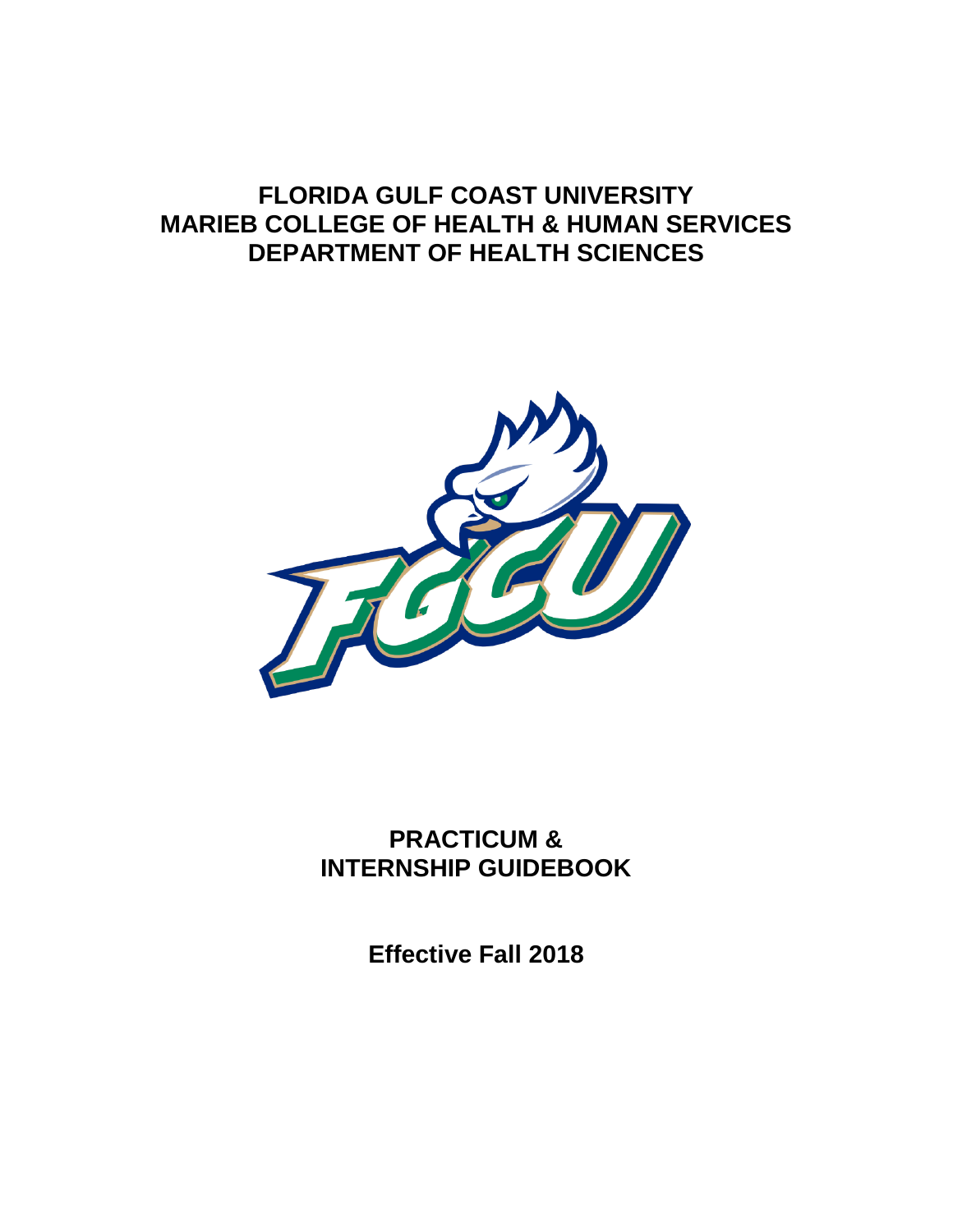# **Table of Contents**

|                                                                 | 3              |
|-----------------------------------------------------------------|----------------|
|                                                                 | $\overline{4}$ |
| <b>Policies &amp; Procedures</b>                                | 5              |
|                                                                 |                |
|                                                                 | 5              |
| Scheduling & Assignment of Practicum/Internship                 | 5              |
|                                                                 | 5              |
|                                                                 | 5              |
| Liability Insurance, Immunizations, Background Checks, & Health | 6              |
|                                                                 | $\overline{7}$ |
|                                                                 | $\overline{7}$ |
|                                                                 | $\overline{7}$ |
|                                                                 | 8              |
| Practicum or Internship Preceptor Responsibilities              | 9              |
|                                                                 | 10             |
|                                                                 | 11             |
|                                                                 | 13             |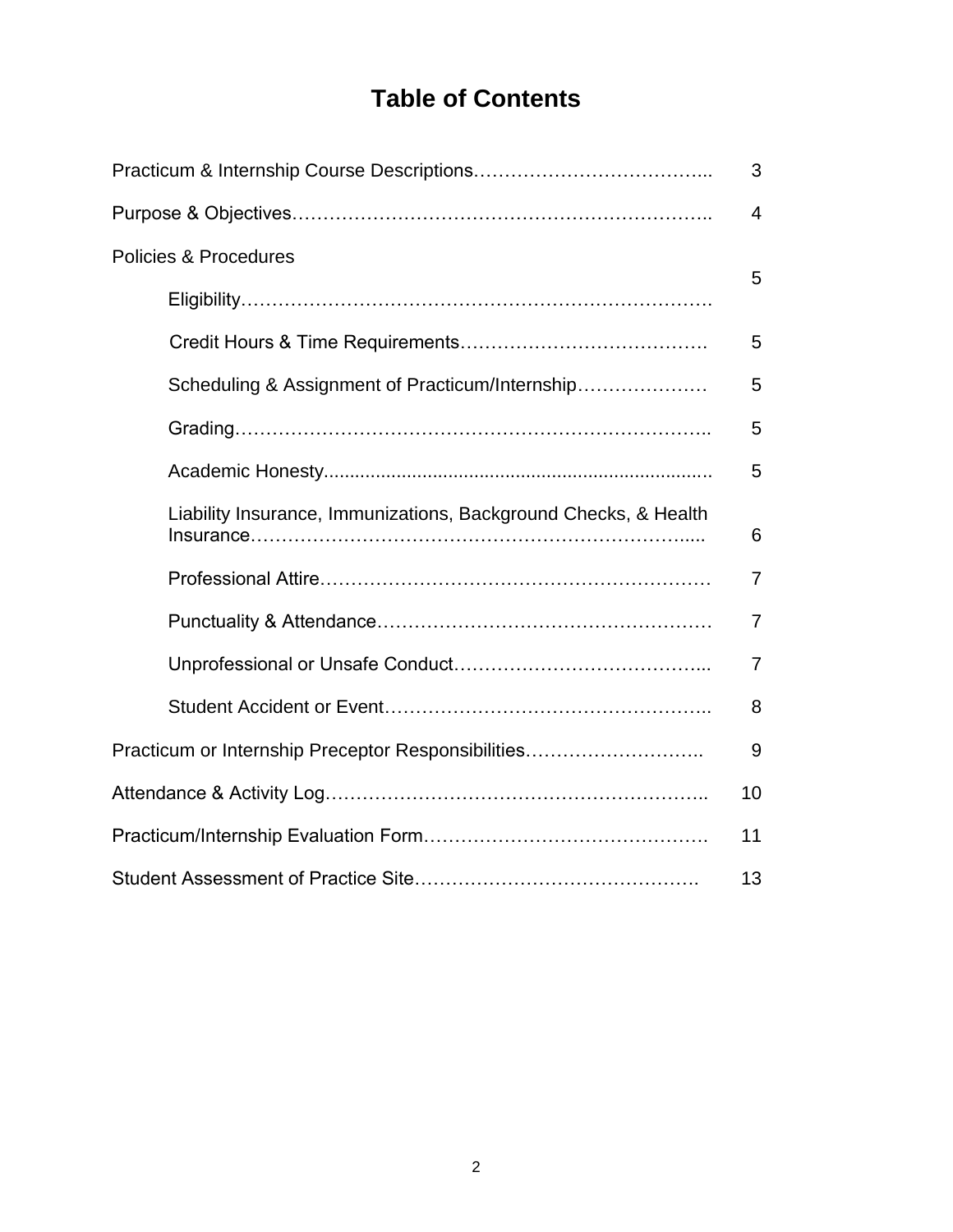### **MARIEB COLLEGE OF HEALTH & HUMAN SERVICES DEPARTMENT OF HEALTH SCIENCES**

## **PRACTICUM AND INTERNSHIP COURSE DESCRIPTIONS**

#### **HSA 4817 Practicum in Health Services Administration (3 Credits)**

Under the supervision of a community health services administrator preceptor, the student gains practical experience and applies knowledge gained in the health services administration core.

#### **HSC 4818 Practicum in Health Professions Education (3 Credits) Prerequisites HSC 4231**

Under the supervision of a community health professions educator preceptor, the student gains practical experience and applies knowledge gained in the health professions education core.

#### **HSA 6942 Internship in Health Services Administration (3 Credits) Prerequisites IHS 6112, IHS 6500**

This is a directed field experience in a health service organization under the guidance of a community health services administration preceptor. The student gains internship experience in an assigned agency selected by the student and faculty coordinator based on the student's background and career interest.

#### **HSC 6943 Internship in Health Professions Education (3 Credits) Prerequisites IHS 6112, IHS 6500, HSC 6715**

This is a directed field experience in a health professions education program or institution under the guidance of a community health professions education preceptor. The student gains internship experience in an assigned agency selected by the student and faculty coordinator based on the student's coursework and career interest.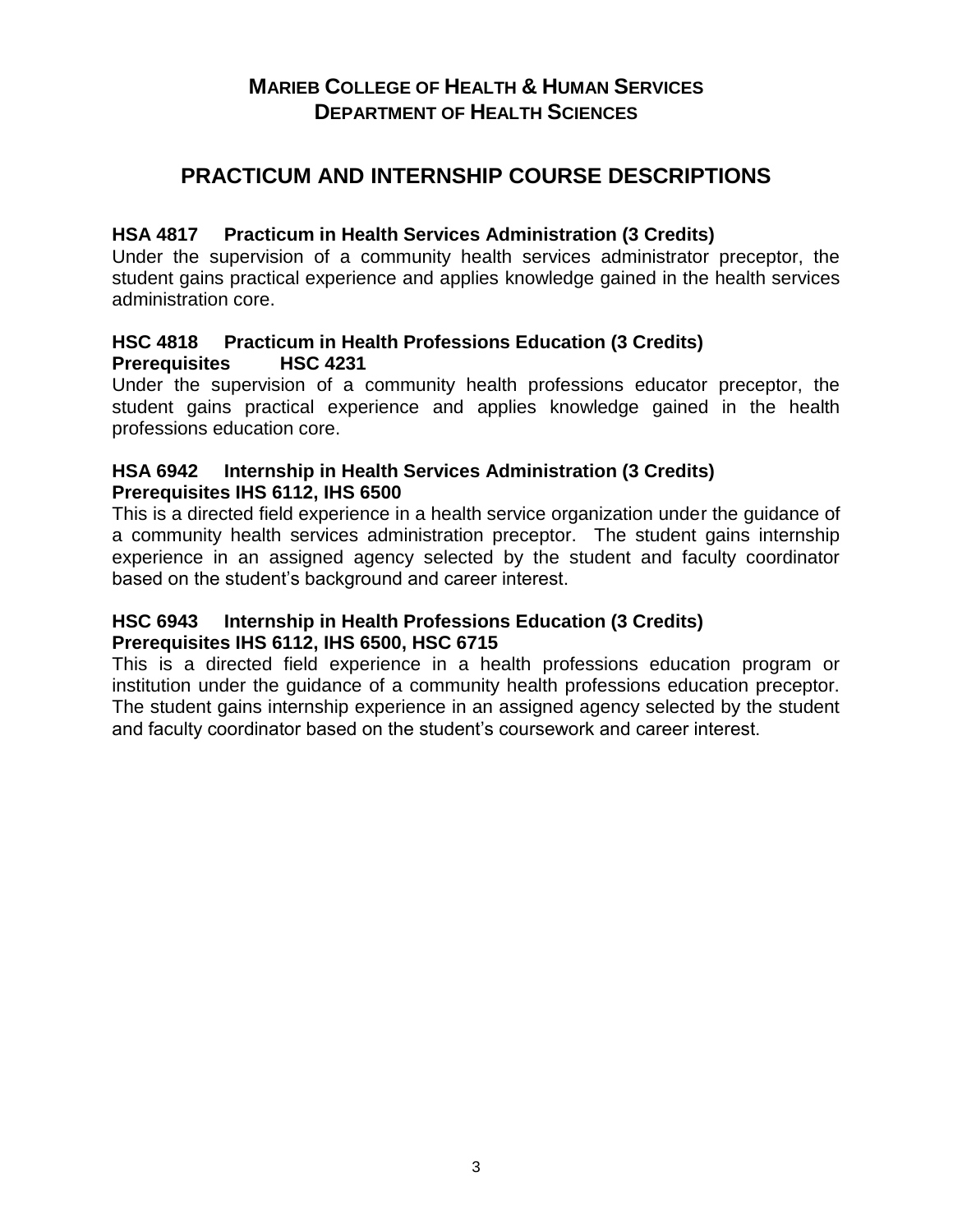## **PURPOSE AND OBJECTIVES**

The purpose of the practicum or internship experience is to provide students with an opportunity to integrate and apply knowledge and skills acquired during the health science program in a practice setting. Each practicum or internship is also designed to give students the opportunity to demonstrate entry-level competence and readiness for employment in the concentration of study. The practicum or internship experience for each student is unique and reflective of the students' career goals. The practicum or internship is designed to provide experiences in the discipline that enhance professional growth, competence and readiness for practice in the work place. This is a work experience, not a shadowing experience. Students learning objectives include the following:

- 1. In conjunction with the faculty coordinator and clinical site preceptor, develop and complete objectives for the practicum or internship.
- 2. In conjunction with the faculty coordinator and clinical site preceptor, develop an evaluation plan for the practicum or internship.
- 3. Objectives and evaluation plan must be reviewed and approved by the faculty coordinator by the third week of the semester.
- 4. Maintain attendance and activity log.
- 5. Demonstrate professional behavior and ethical conduct through appropriate deportment, attire, attendance, and timeliness.
- 6. Follow all policies and procedures of the agency.
- 7. Submit attendance and activity log, evaluation form, and assessment of practice site to the faculty coordinator at the end of the practicum or internship.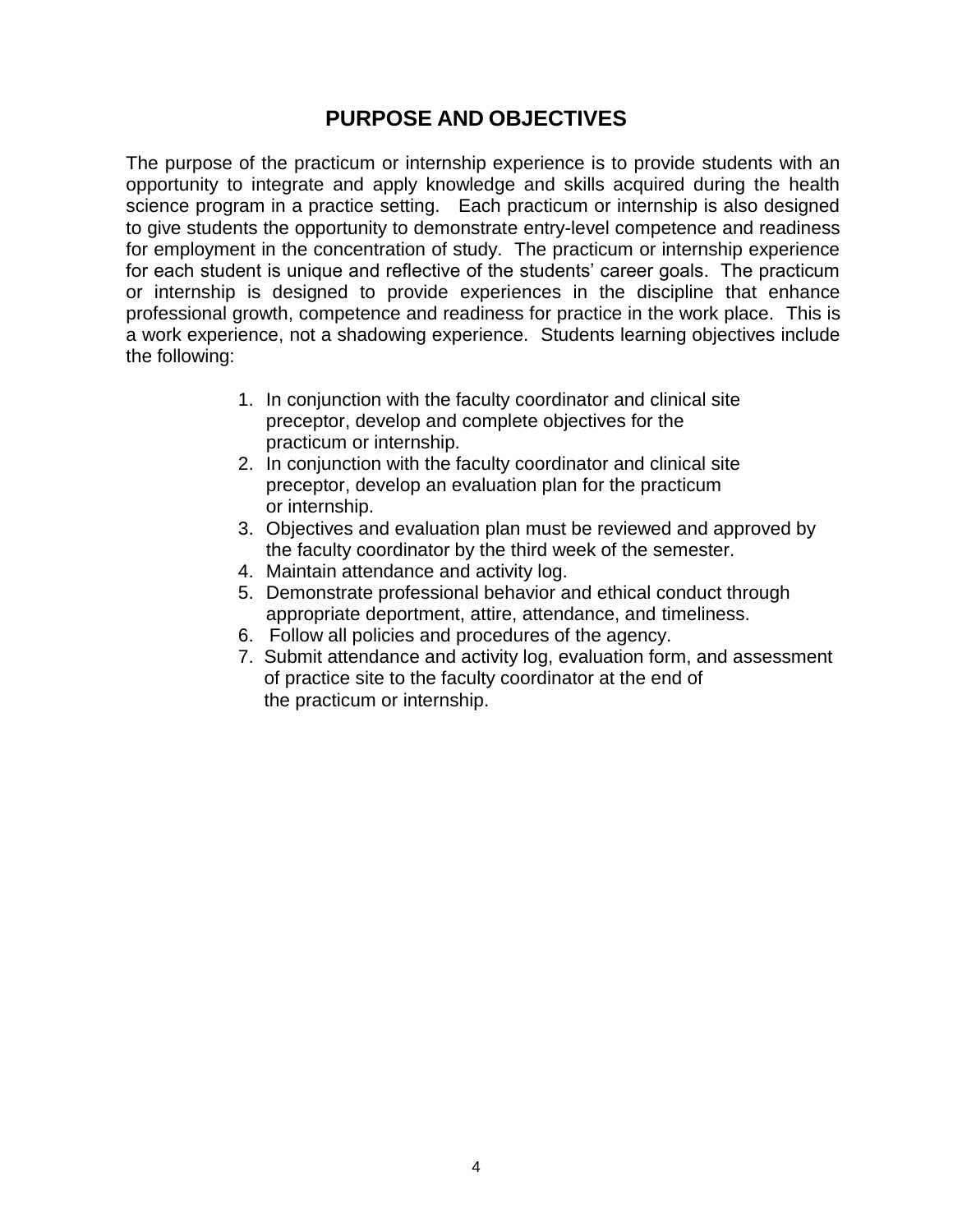# **POLICIES AND PROCEDURES**

### **ELIGIBILITY**

Students are eligible to enroll in practicum or internship courses after completion of a majority of the required coursework with a grade of C or above **and** approval from their faculty advisor.

#### **CREDIT HOURS & TIME REQUIREMENTS**

The practicum or internship is a 3 credit hour course taken in one semester on a Satisfactory/Unsatisfactory (S/U) basis. The total hours invested by each student in the practicum equals 120 regardless of the practicum or internship project assigned. Generally, students work one 8-hour day per week. However, as long as the 120-hour minimum requirement is met, students may make alternative arrangements with the agency if another schedule is desired.

#### **SCHEDULING AND ASSIGNMENT OF PRACTICUM/INTERNSHIP**

- a. Practicum and internship experiences must be scheduled during the first half of the semester **prior to** the semester when the placement actually occurs.
- b. Students are offered the opportunity to make preliminary selection of their preferred practicum/internship sites. However, student pre-selection of preferred sites does not guarantee assignment to those sites.
- c. Employment experiences cannot be used or substituted for program internship or practice experiences.
- d. Practice and internship experiences are arranged as follows:
	- Students consult with their faculty coordinators regarding their career goals and related practice or internship experiences.
	- The practice or internship experiences are approved and arranged by the faculty coordinators in conjunction with the preceptors at the practice or internship sites.

### **GRADING**

The practicum and internship are graded on a Satisfactory/Unsatisfactory (S/U) basis, which is assigned by the FGCU faculty member assigned to coordinate the placement. The assignment of this grade is developed through coordination with the site preceptor.

During the first two weeks of the semester, it is the responsibility of the student, faculty coordinator, and site preceptor to develop a list of objectives and plan for evaluation. This documentation must be submitted to the faculty coordinator by the third week of the semester. A formal evaluation is held at the end of the semester, where the objectives are evaluated and the site preceptor makes a recommendation of Satisfactory or Unsatisfactory regarding the student's performance in the placement.

The final evaluation and signed attendance record must be sent to the faculty member through the Canvas course. Students should keep copies of all documents.

#### **ACADEMIC HONESTY**

As stated in the catalog, FGCU is committed to a policy of honesty in academic activities. Conduct that breaches this policy includes but is not limited to cheating, plagiarism, falsification of university records, falsification of practicum/internship Attendance & Activity Logs, Evaluation Forms and/or other documentation submitted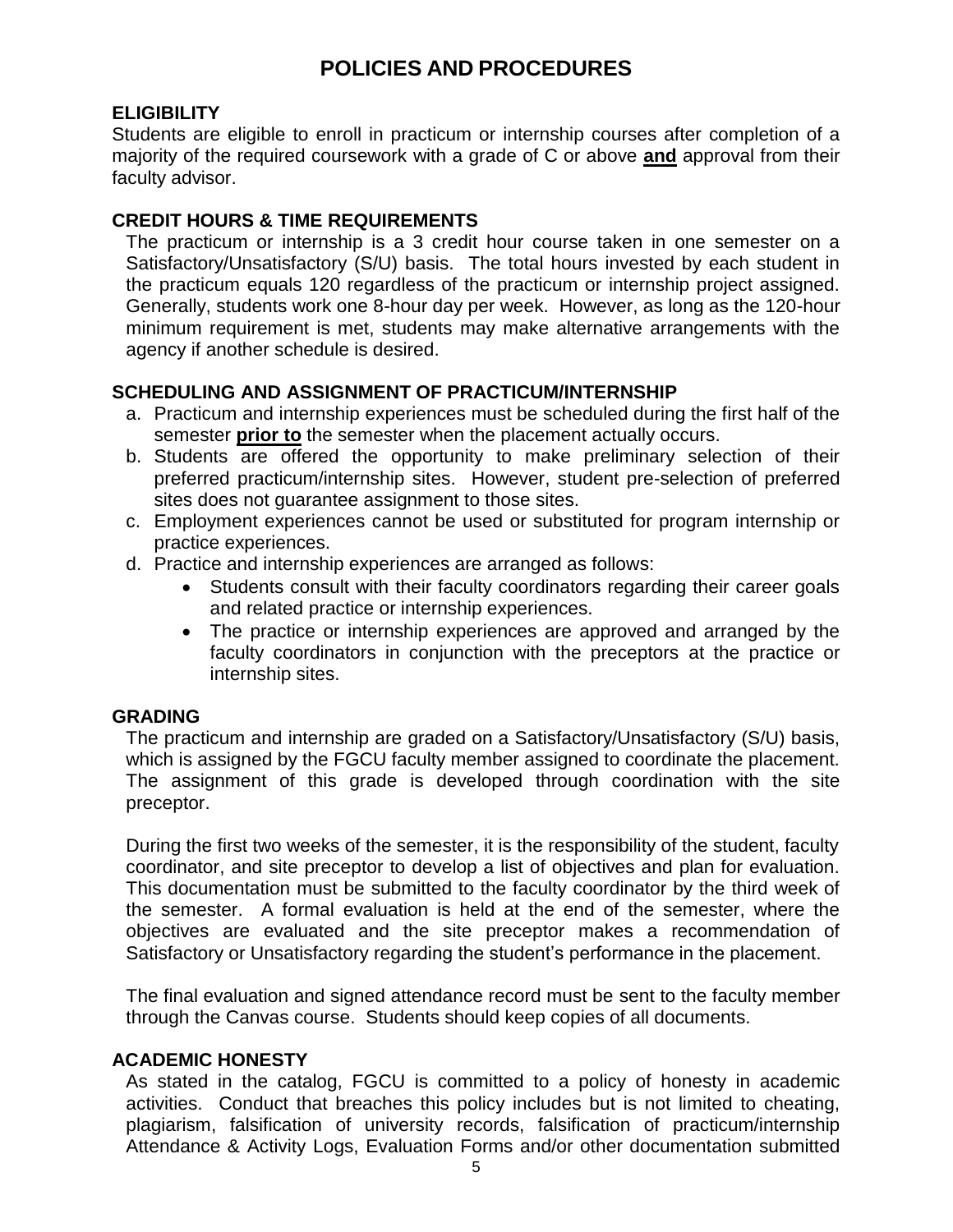by the student related to the Practicum/Internship experience. Any conduct that breaches this policy shall result in academic and/or disciplinary action which may include dismissal from the program, college, and/or university. According to the FGCU Code of Conduct, cheating is a violation of student academic behavior standards. Any student who knowingly helps another violate academic behavior standards is also in violation of the standards.

#### **LIABILITY INSURANCE, IMMUNIZATIONS, BACKGROUND CHECKS & HEALTH INSURANCE**

The following are required by the Department of Health Sciences before beginning a practicum or internship:

- 1. verification of student liability insurance with faculty coordinator.
- 2. completion of the immunization and screening requirements of the internship/practicum facility.
- 3. background check **if required** by the internship/practicum facility.
- 4. health insurance **if required** by the internship/practicum facility.

Students are required to verify that the liability insurance will continue to be current through the end of that semester. Students who fail to obtain liability insurance will not be permitted to go on assignments until such documentation is provided.

Once documentation is provided, an attempt will be made to reschedule the assignment prior to the completion of the semester. If the assignment can not be rescheduled, the student will receive an Incomplete (I) for the course, and will be required to complete the assignment during the following semester.

Specific requirements are as follows:

**1. Student liability insurance**, with minimum limits of \$1,000,000/\$3,000,000 required, can be purchased from a number of companies. **When applying for insurance, register as a "student." Do not register as a health professional since this will increase your premium.** Insurance companies that are commonly used by health science students include:

#### **Proliability (Powered by Mercer)**

Mercer Consumer PO Box 14576 Des Moines, IA 50306 Phone: 1-800-503-9230 Fax: 1-515-365-6338 Email: [info@proliability.com](mailto:info@proliability.com) Website: [https://www.proliability.com](https://www.proliability.com/)

**CPH & Associates Insurance Agency, Inc.** 727 South Dearborn, Suite 312 Chicago, IL 60605 Phone: 1-800-875-1911 FAX: 312-987-0902 E-mail: [info@cphins.com](mailto:information@cphins.com) Website: [http://www.cphins.com](http://www.cphins.com/)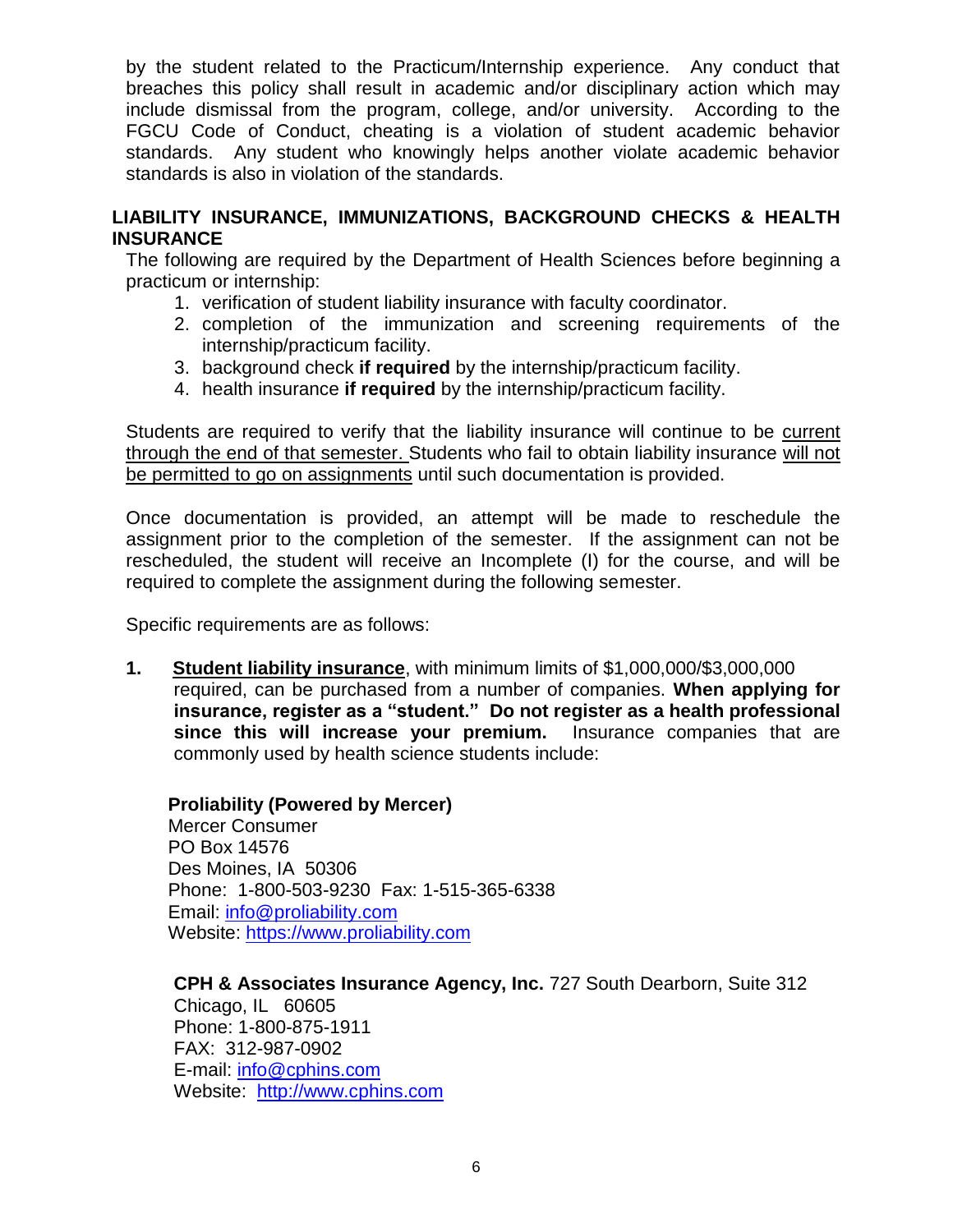**HPSO (Healthcare Providers Service Organization)**  159 E. County Line Road Hatboro, PA 19040 Phone: 1-800-982-9491 Fax: 1-800-739-8818 Website: [http://www.hpso.com/professional-liability-insurance/student-coverage](http://www.hpso.com/professional-liability-insurance/student-coverage-description.jsp)[description.jsp](http://www.hpso.com/professional-liability-insurance/student-coverage-description.jsp)

#### **2. Immunizations/screenings if required by the internship/practicum facility:**

Students are responsible for meeting the immunization and screening requirements of the internship/practicum facility.

#### **3. Background Check:**

Students are responsible for securing background checks **if required** by the internship/practicum facility.

#### **4. Health Insurance:**

Students are responsible for securing health insurance **if required** by the internship/practicum facility.

#### **PROFESSIONAL ATTIRE**

- a. All students are required to wear appropriate professional attire that is deemed acceptable as determined by the policies of the practice site. Questions regarding appropriate attire should be addressed directly to the preceptor.
- b. Students must wear an identification badge at all times. Most facilities will require students to obtain and wear an identification badge provided by that facility. If the facility does not provide an identification badge, students may use their FGCU photo identification card.

#### **PUNCTUALITY AND ATTENDANCE**

- a. Students are expected to conform to the established daily work routine of the practicum or internship site.
- b. Attendance is mandatory and students must complete the Attendance & Activity Log. Note that the preceptor's signature is also required on the attendance record.
- c. Absences will be recognized only for sick time, for doctor appointments that cannot reasonably be made outside of the established practicum hours, or for special circumstances only when pre-approved by the preceptor. However, this time must be rescheduled into the students practice experience so that the minimum 120 hours requirement is attained by the end of the semester.
- d. Students who frequently arrive late for practicum/internship days and meetings will be removed from the practicum/internship. If something out of the student's control causes him or her to be late or absent, the student must contact the supervisor immediately.
- e. Students need to provide their own transportation to the practicum/internship site and travel time is not counted towards the required 120 hours. Depending on traffic, it can take 45 minutes or more to get to some practicum/internship sites from the FGCU campus.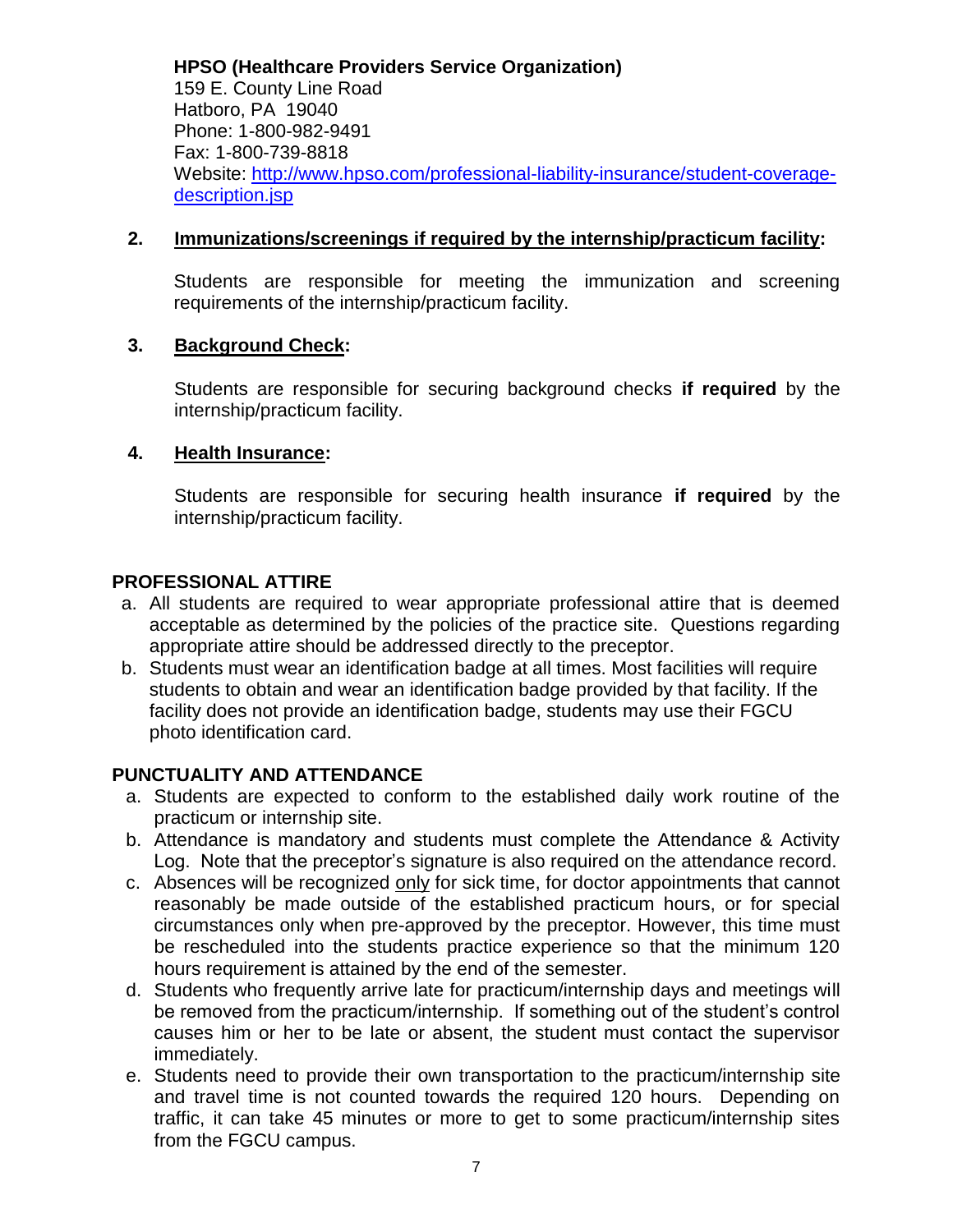#### **UNPROFESSIONAL OR UNSAFE CONDUCT**

Students are expected to demonstrate competencies consistent with the policies and standard procedures taught in the program, the Practicum Handbook, and the Code of Conduct as outlined in the FGCU Student Guidebook. If, in the judgment of a preceptor and/or program faculty member, the student demonstrates behavior that is detrimental to the well being of patients/clients, fellow students, preceptors, faculty members or him/herself, the student's practicum activities can be terminated immediately.

The determination of unsatisfactory performance, unprofessional conduct or unsafe conduct is made jointly by the faculty coordinator and site preceptor, who will determine when or if a student may be removed from or return to practicum. Depending on the nature and severity of the incident(s) and/or number of prior incidents, the faculty recommendations may result in dismissal from the program and/or department, repeating the practicum course, mandatory practicum time extensions, and/or remedial instruction prior to readmission to the department or reentry into health science courses.

Examples of such unprofessional or unsafe conduct include, but are not limited to:

- 1) providing false and misleading information and/or falsification of documentation records;
- 2) inappropriate use, tampering with, destruction or theft of equipment or teaching materials;
- 3) disruptive conduct;
- 4) verbally abusive, physically threatening or harmful behavior;
- 5) sexual misconduct;
- 6) gross interference with the educational process or health care services;
- 7) gross impairment (physical or cognitive) by illicit or prescription drugs;
- 8) inappropriate or unauthorized use of equipment, supplies, data, information or communications systems, including social media;
- 9) unsupervised practice or unauthorized presence in a facility;
- 10) unauthorized and/or excessive absence during scheduled time;
- 11) arriving late for practicum/internship days and meetings; and
- 12) unauthorized use of cell phones or other devices during meetings and work time.

#### **STUDENT ACCIDENT OR EVENT**

If a student accident or event should occur, all affiliate procedures and policies including an incident report must be documented. In the case of accident or illness, emergency care and stabilization must be provided to the student during the practicum or internship experience. All health care (emergency or otherwise) that a student receives will be at the expense of the individual involved. The faculty coordinator must be notified immediately.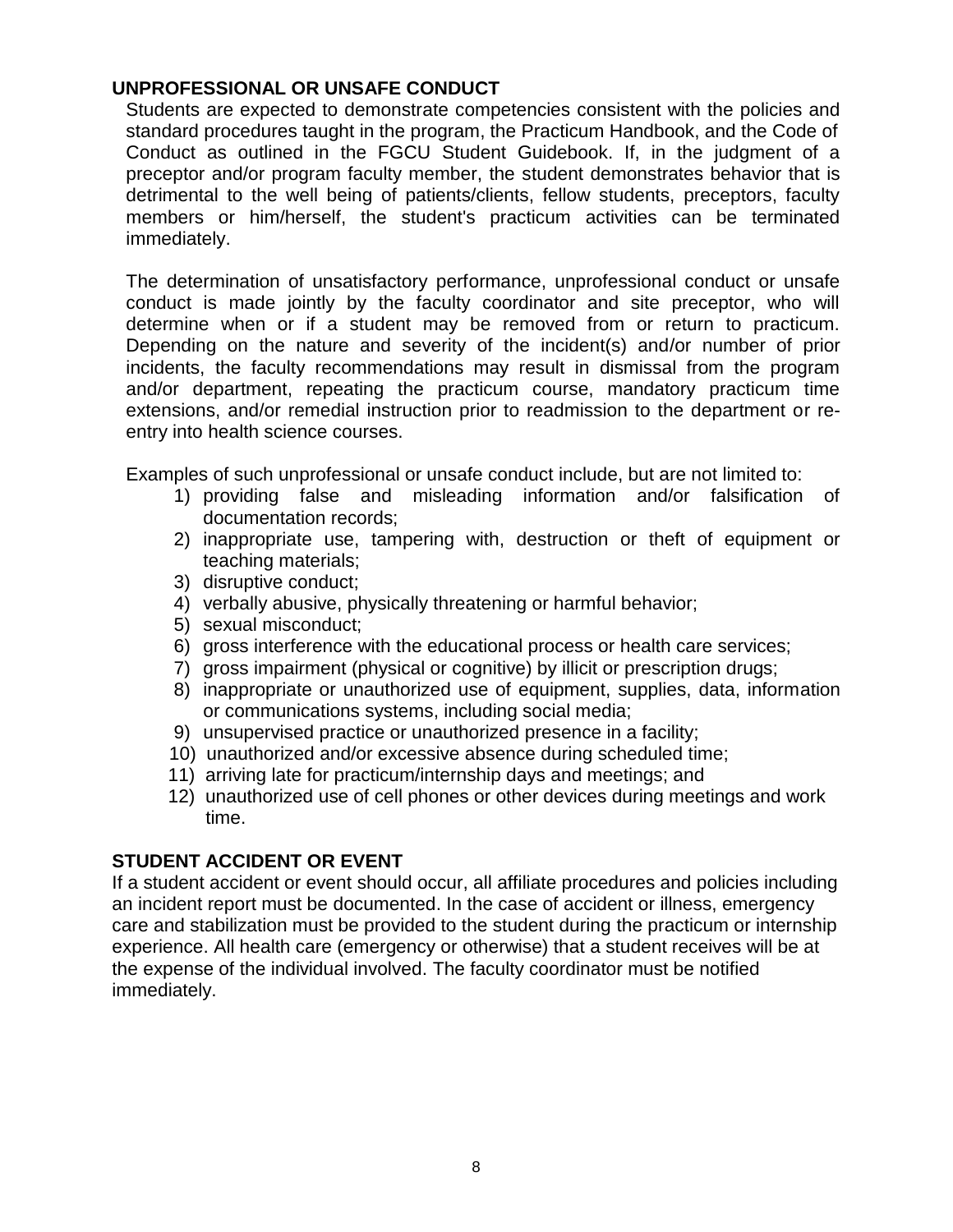# **PRACTICUM OR INTERNSHIP PRECEPTOR RESPONSIBILITIES**

Preceptors for practicum and internships share the responsibility for the guidance of Health Science students enrolled in the Department of Health Sciences, Marieb College of Health & Human Services, Florida Gulf Coast University. These professionals play a key role in making the practicum and internship experiences successful and meaningful to students.

Preceptors work with faculty in the Department of Health Sciences to coordinate the practicum and internship experiences. The preceptors are responsible for:

- Orientation of students to policies and procedures involved in the daily functioning of the agency.
- Serving as preceptor to students during the practicum/internship experience.
- Verifying student attendance records.
- Assisting students in the development and completion of goals and objectives outlined for the practicum/internship.
- Assisting students in the development of professional competencies and skills by guiding/supervising them during the practicum/internship.
- Providing students with regular feedback on progress and final evaluations.
- Conferring with the student's faculty coordinator throughout the practicum at regular intervals regarding student's performance and progress.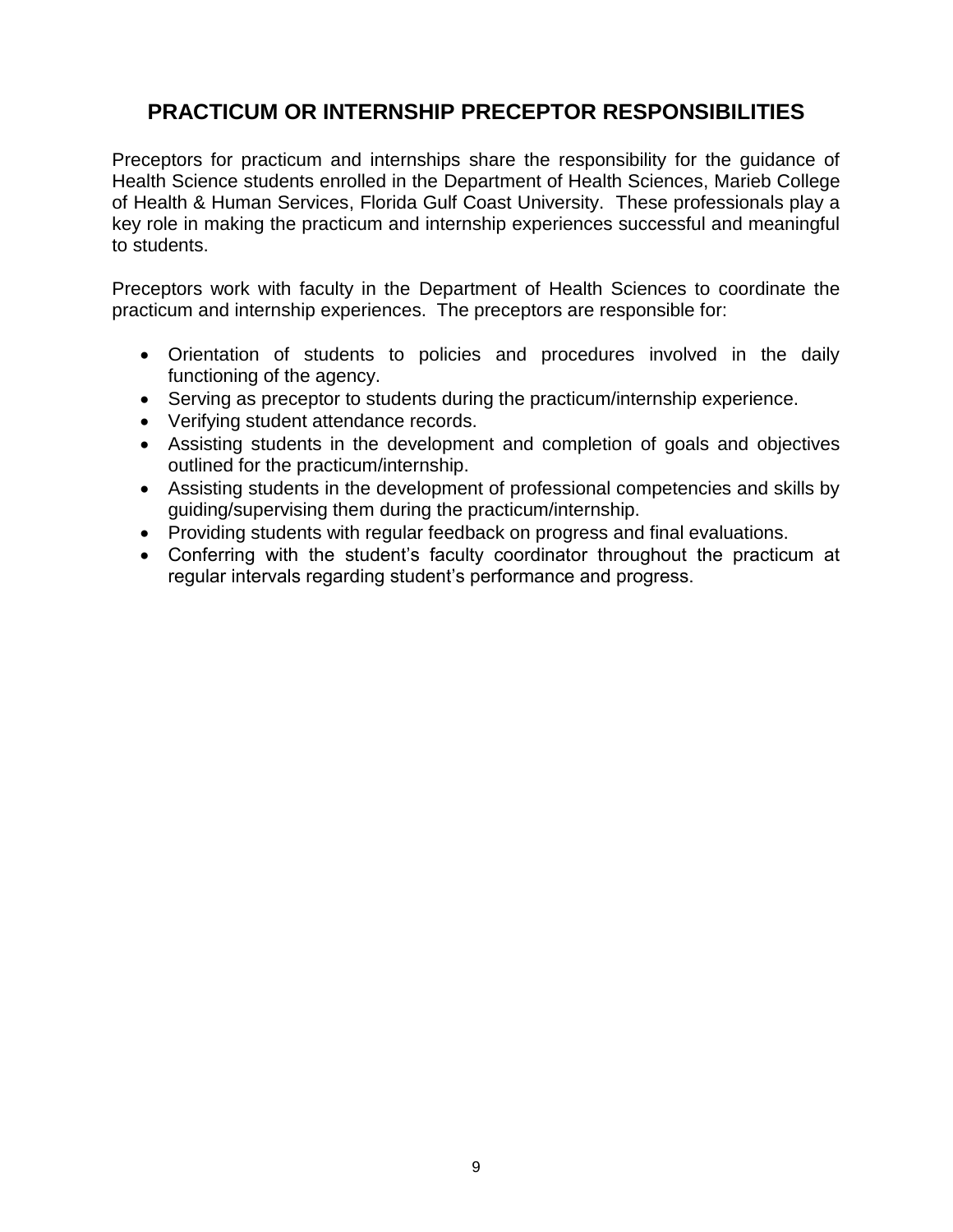### **FLORIDA GULF COAST UNIVERSITY MARIEB COLLEGE OF HEALTH & HUMAN SERVICES DEPARTMENT OF HEALTH SCIENCES**

#### **ATTENDANCE AND ACTIVITY LOG**

**(Photocopy this page as needed)**

| <b>Date</b> | <b>Total Hours</b> | <b>Comments/Activities</b> |  |
|-------------|--------------------|----------------------------|--|
|             |                    |                            |  |
|             |                    |                            |  |
|             |                    |                            |  |
|             |                    |                            |  |
|             |                    |                            |  |
|             |                    |                            |  |
|             |                    |                            |  |
|             |                    |                            |  |
|             |                    |                            |  |
|             |                    |                            |  |
|             |                    |                            |  |
|             |                    |                            |  |
|             |                    |                            |  |
|             |                    |                            |  |
|             |                    |                            |  |

| <b>TOTAL HOURS:</b>         |       |
|-----------------------------|-------|
| <b>Student Signature:</b>   | Date: |
| <b>Preceptor Signature:</b> | Date: |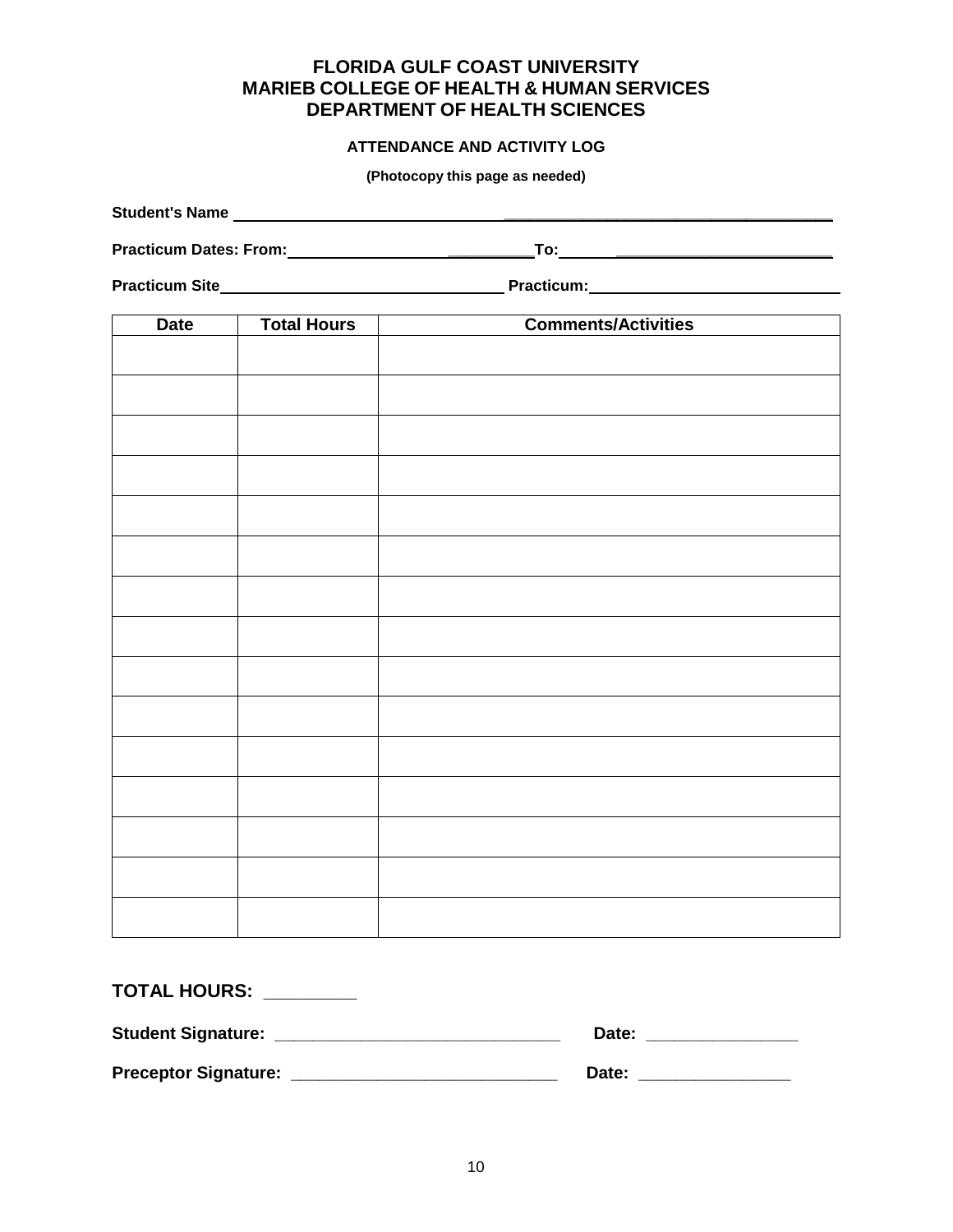| Student:          |  |
|-------------------|--|
| <b>Preceptor:</b> |  |
| Site:             |  |

### **Practicum/Internship Evaluation Form**

Check the number of the rating that best describes the student's demonstrated behavior related to their performance in this practicum/internship. Further explanations related to any item can be included in the "COMMENT" section at the end of the form.

Rating Scale – Level of Achievement

- 3 = Exceeds expectation
- 2 = Meets expectation
- 1 = Below expectation
- $N = Not$  applicable

| <b>Working Productively - possesses and applies effective work habits</b> | 3            | $\mathbf{2}$   | 1 | N |
|---------------------------------------------------------------------------|--------------|----------------|---|---|
| and attitudes                                                             |              |                |   |   |
| 1. Arrives on time                                                        |              |                |   |   |
| 2. Regular and consistent attendance                                      |              |                |   |   |
| 3. Manages time and work load                                             |              |                |   |   |
| 4. Recognizes and applies quality standards in performance                |              |                |   |   |
| 5. Handles responsibility in a dependable manner                          |              |                |   |   |
| 6. Carries out instructions                                               |              |                |   |   |
| Learning Effectively - possesses necessary skills in acquiring            | 3            | $\mathbf{2}$   | 1 | N |
| information; uses learning tools and strategies                           |              |                |   |   |
| 1. Listens carefully.                                                     |              |                |   |   |
| 2. Uses resources appropriately                                           |              |                |   |   |
| 3. Organizes information productively.                                    |              |                |   |   |
| 4. Asks pertinent questions when necessary                                |              |                |   |   |
| Communicating Clearly - applies appropriate writing, speaking, and        | $\mathbf{3}$ | $\overline{2}$ | 1 | N |
| listening skills in order to precisely convey information, ideas, and     |              |                |   |   |
| opinions                                                                  |              |                |   |   |
| 1. Writes and speaks understandably                                       |              |                |   |   |
| 2. Checks for accuracy                                                    |              |                |   |   |
| 3. Demonstrates ability to listen effectively                             |              |                |   |   |
| 4. Uses language appropriate to situation                                 |              |                |   |   |
| Acting Responsibly - recognizes an obligation to self and others for      | 3            | $\mathbf{2}$   | 1 | N |
| his/her decisions and actions                                             |              |                |   |   |
| 1. Assumes responsibility for own performance by completing assigned      |              |                |   |   |
| tasks                                                                     |              |                |   |   |
| 2. Performs assigned tasks to the best of his/her ability                 |              |                |   |   |
| 3. Shows concern for proper work habits                                   |              |                |   |   |
| 4. Works productively and stays on task                                   |              |                |   |   |
| Working Cooperatively - capable of working with others to complete        | 3            | $\mathbf{2}$   | 1 | N |
| tasks, solve problems, resolve conflicts, provide information, and offer  |              |                |   |   |
| support                                                                   |              |                |   |   |
| 1. Plans and works cooperatively with others.                             |              |                |   |   |
| 2. Applies conflict management skills.                                    |              |                |   |   |
| 3. Applies group problem-solving skills                                   |              |                |   |   |
| 4. Establishes productive working relationships                           |              |                |   |   |
| 5. Demonstrates respect for others through words & action                 |              |                |   |   |
| 6. Provides appropriate feedback                                          |              |                |   |   |
| 7. Receives and accepts feedback                                          |              |                |   |   |
| Thinking Critically & Creatively - applies the principles of purposeful,  | 3            | $\mathbf{2}$   | 1 | N |
| active, organized thinking                                                |              |                |   |   |
| 1. Demonstrates willingness to recognize others' points of view           |              |                |   |   |
| 2. Exhibits perseverance in accomplishing tasks                           |              |                |   |   |
| 3. Recognizes the difference between facts and opinions                   |              |                |   |   |
| 4. Articulates rationales behind ideas and opinions                       |              |                |   |   |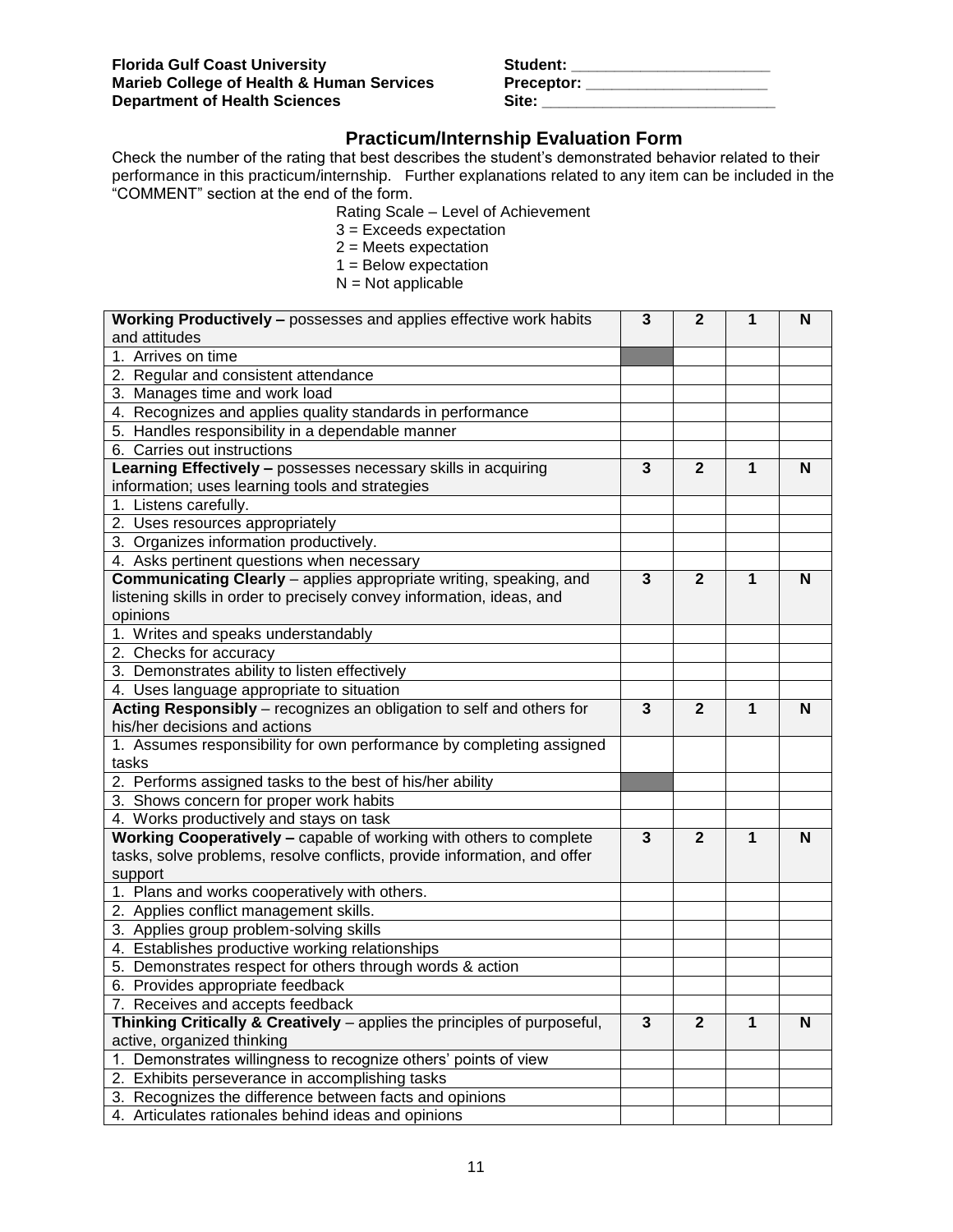List the practicum/internship objectives below and indicate whether the objectives have been met. Explain any "NO" responses in the comment section.

| <b>Practicum/Internship Objectives</b> | <b>YES</b> | <b>NO</b> |
|----------------------------------------|------------|-----------|
|                                        |            |           |
|                                        |            |           |
|                                        |            |           |
|                                        |            |           |
|                                        |            |           |
|                                        |            |           |
|                                        |            |           |
|                                        |            |           |
|                                        |            |           |
|                                        |            |           |
|                                        |            |           |
|                                        |            |           |
|                                        |            |           |
|                                        |            |           |
|                                        |            |           |
|                                        |            |           |
|                                        |            |           |
|                                        |            |           |
|                                        |            |           |
|                                        |            |           |
|                                        |            |           |
|                                        |            |           |
|                                        |            |           |
|                                        |            |           |
|                                        |            |           |
|                                        |            |           |
|                                        |            |           |

**Comments:** (Attach additional pages as needed.)

| ,我们也不能在这里的时候,我们也不能在这里的时候,我们也不能不能不能不能不能不能不能不能不能不能不能不能不能不能不能。<br>第2012章 我们的时候,我们的时候,我们的时候,我们的时候,我们的时候,我们的时候,我们的时候,我们的时候,我们的时候,我们的时候,我们的时候,我们的时候,我 |                                                                                                                                                                                                                                      |
|-------------------------------------------------------------------------------------------------------------------------------------------------|--------------------------------------------------------------------------------------------------------------------------------------------------------------------------------------------------------------------------------------|
|                                                                                                                                                 |                                                                                                                                                                                                                                      |
|                                                                                                                                                 |                                                                                                                                                                                                                                      |
| Recommended Grade: ___________ Satisfactory ___________Unsatisfactory                                                                           |                                                                                                                                                                                                                                      |
|                                                                                                                                                 |                                                                                                                                                                                                                                      |
|                                                                                                                                                 | Date: <u>with a series of the series of the series of the series of the series of the series of the series of the series of the series of the series of the series of the series of the series of the series of the series of th</u> |
|                                                                                                                                                 | Date: _________________                                                                                                                                                                                                              |

Adopted from: Mielke, Anne & Weber, Dave. (1989). *Core Ability Project*. Fond du Lac, WI: Moraine Park Technical College.